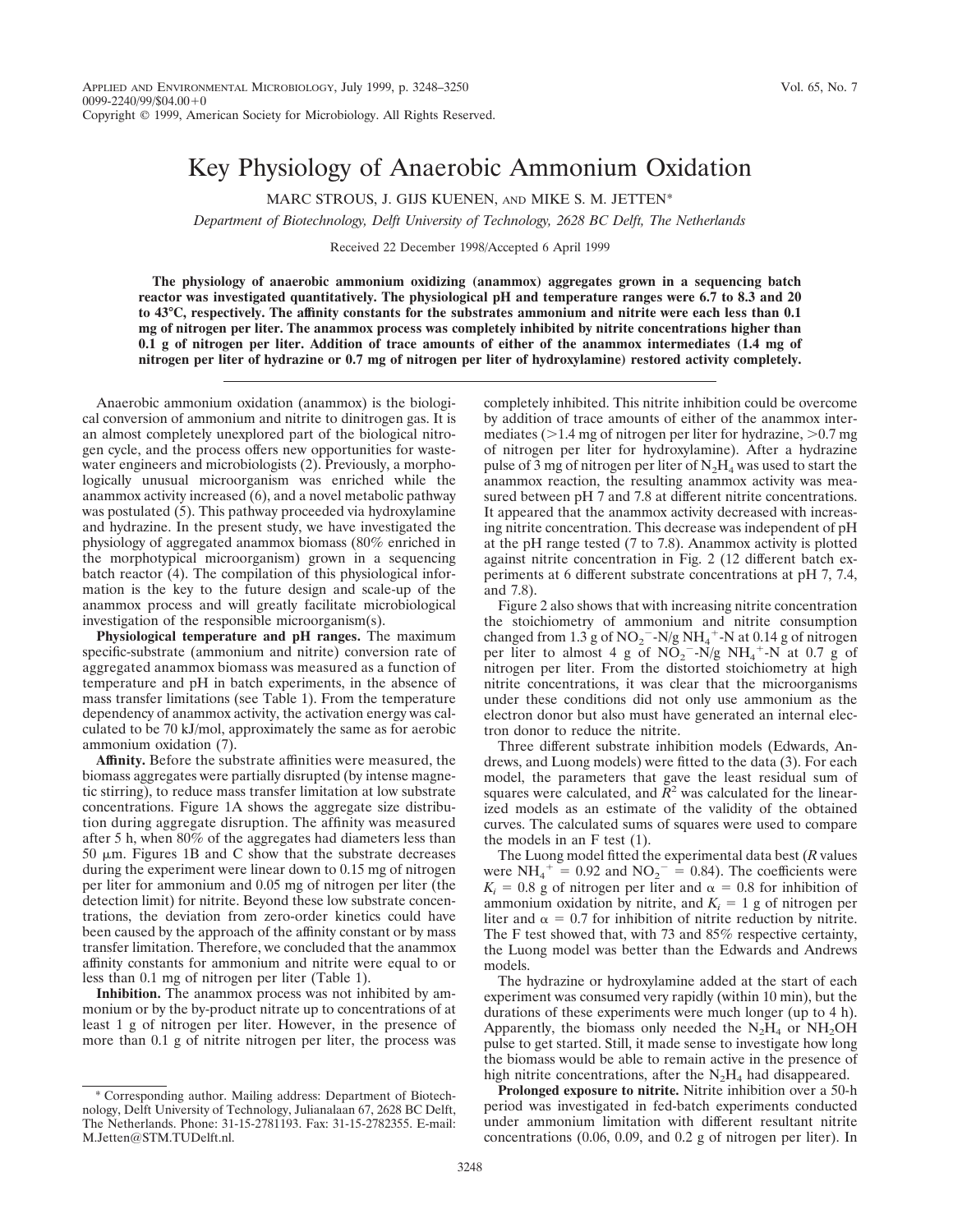

FIG. 1. Determination of the substrate affinity of the anammox process. Decrease of the aggregate size during the aggregate disruption period (A). Nitrite (B) and ammonium (C) concentrations plotted against time, measured after a 5-h aggregate disruption period (arrow in A). Error bars represent standard deviations.



FIG. 2. Immediate inhibition of the anammox process by nitrite. Specific ammonium  $(\bullet)$  and nitrite  $(\blacksquare)$  consumption rates. Lines indicate the fit of the Luong model to the data. Error bars represent standard deviations. Prot, protein.

Fig. 3, the results are compared with a control experiment under nitrite limitation. In the control experiment and at 0.06 g of nitrite nitrogen per liter (Fig. 3A and B), ammonium and nitrite consumption and nitrate production remained constant over the course of the experiment, and the stoichiometry was as expected.

At 0.09 g of nitrite nitrogen per liter, the stoichiometry changed during the course of the experiment (Fig. 3C), much like the stoichiometric change illustrated in Fig. 2. The ratio of nitrite consumption to ammonium consumption increased to 2. At 0.2 g of nitrite nitrogen per liter, the anammox process proceeded normally only for the first 4 h of the experiment (Fig. 3D). After 4 h, the stoichiometry changed like in the previous experiments, but more strongly. Within 20 h, ammonium was produced in this experiment. Note that in Fig. 2 the inhibition of the anammox process was not yet apparent at 0.2 g of nitrite nitrogen per liter. After 20 h, two aliquots from the biomass described in Fig. 3D were reincubated in two different batch experiments with 0.26 g of nitrogen per liter of ammonium and nitrite. To one of these batches, hydrazine was added to a final concentration of 3 mg of nitrogen per liter. In this batch, the anammox activity was completely recovered, as shown by rapid conversion of ammonium and nitrite and nitrate production with normal stoichiometry. In the control experiment without hydrazine addition, the activity was not restored—no ammonium and no nitrite were converted. Ap-

TABLE 1. Important physiological parameters for anaerobic and aerobic ammonium oxidation

| Parameter                                                       | Anammox result            | Nitrification <sup><math>a</math></sup> result | Unit                                                                                |
|-----------------------------------------------------------------|---------------------------|------------------------------------------------|-------------------------------------------------------------------------------------|
| Maximum specific aerobic $NH_4$ <sup>+</sup> consumption rate   |                           | $2 - 5$                                        | g of NH <sub>4</sub> <sup>+</sup> -N · g of protein <sup>-1</sup> day <sup>-1</sup> |
| Maximum specific anaerobic $NH_4$ <sup>+</sup> consumption rate |                           | $< 0.05^b$                                     | g of NH <sub>4</sub> <sup>+</sup> -N · g of protein <sup>-1</sup> day <sup>-1</sup> |
| Biomass yield                                                   | 0.07                      | 0.1                                            | g of protein $\cdot$ g of NH <sub>4</sub> <sup>+</sup> -N <sup>-1</sup>             |
| <b>Activation energy</b>                                        | 70                        | 70                                             | $kJ \cdot mol^{-1}$                                                                 |
| Affinity for ammonium                                           | $\leq 10^{-4}$            | $\geq 10^{-4}$                                 | g of $NH_4$ <sup>+</sup> -N · liter <sup>-1</sup>                                   |
| Affinity for nitrite                                            | $\leq 10^{-4}$            | $NA^c$                                         | g of $NO_2$ <sup>-</sup> -N · liter <sup>-1</sup>                                   |
| Nitrite inhibition of ammonium consumption                      | $K_i = 0.8, \alpha = 0.8$ | Usually                                        | g of $NO_2$ <sup>-</sup> -N · liter <sup>-1</sup>                                   |
| Nitrite inhibition of nitrite consumption                       | $K_i = 1, \alpha = 0.7$   | <b>NA</b>                                      | g of $NO_2$ <sup>-</sup> -N · liter <sup>-1</sup>                                   |
| Temp range                                                      | $20 - 43$                 | $≤42$ °C                                       | °∩                                                                                  |
| pH range                                                        | $6.7 - 8.3$               | Variable                                       |                                                                                     |
| Protein content of biomass                                      | 0.6                       | Variable                                       | g of protein $\cdot$ g total dry weight <sup>-1</sup>                               |
| Protein density                                                 | 50                        | Variable                                       | g of protein $\cdot$ liter biomass <sup>-1</sup>                                    |

*<sup>a</sup>* Data were obtained as described in reference 7, except where noted.

*<sup>b</sup>* As described in reference 8

*<sup>c</sup>* NA, not applicable.